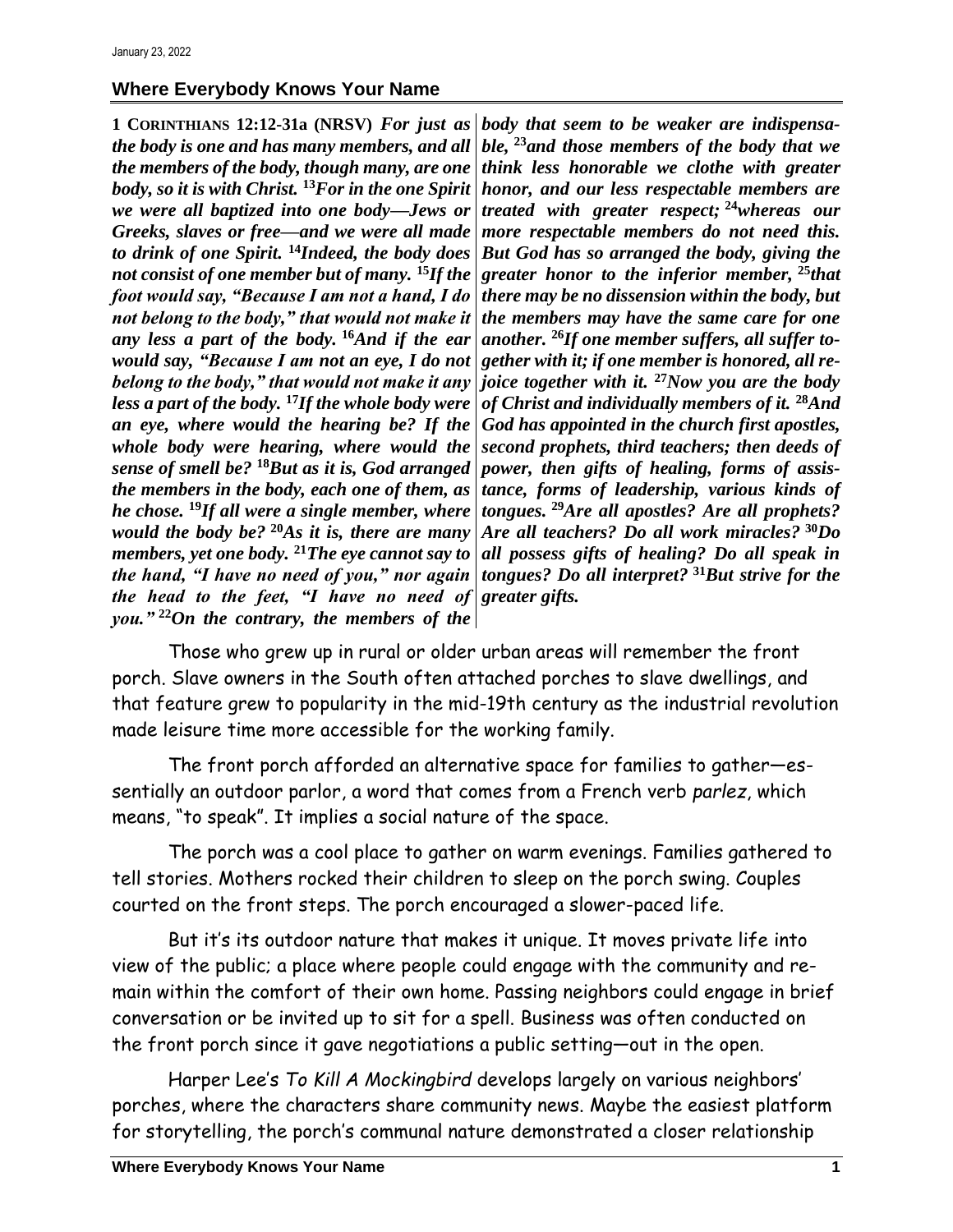between family and society, between private and public life.

After WW II, American architecture shifted. The automobile became more affordable, middle-classes moved to the suburbs, and a new social class emerged: the commuter. And with attached garages they could transition directly from the anonymity of the car to the privacy of the house without engaging any neighbors.

Privacy replaced community, and the front porch all but disappeared as television and air conditioning lured families indoors. It was replaced by the backyard patio—with a BBQ pit and a privacy fence.

So, with some exceptions, of course, Americans became nameless, faceless homeowners, indifferent to the nameless, faceless neighbors who surround them.

I wave and speak to my neighbors, and even chat occasionally; but the most frequent occasion for relating is when the letter carrier leaves their mail in my mailbox. Most often I fit the pattern of returning home after work to retire either indoors or on the deck, even when "It's a beautiful day in the neighborhood."

But privacy comes with a price. It's a short distance from privacy to "isolation," and isolation leads to a number of emotional and psychological issues. While America's privacy has increased, so has consumption of valium, Prozac, pain killers…

For the second week in a row, the Lectionary readings lift up the importance of community in the life of the people of God. Humans are, by nature, social creatures. God created us for relationships—with each other and with God. God called Abram, whose name meant, "may my father be praised," and changed his name to Abraham: "father of a multitude"—a nation; a people. Jesus called disciples to be "fishers of men," and said, "If I am lifted up, I will draw all people to myself."

When Peter made his "Good Confession," "You are the Christ, the Son of the Living God," Jesus responded, "I tell you, you are Peter, and on this rock I will build my church," and in the original language of the New Testament it is "I will build my "Εκκλησία"—my gathering—my community. The legacy of Jesus is much more than a private spirituality of salvation for an eternity in heaven.

In the passage Dian read from I Corinthians, Paul's metaphor of the Body may be the clearest biblical statement we have regarding the centrality of community in the Judeo/Christian faith.

In recent years, the writings of Paul—or at least our understanding of his writings—have become a focus of controversy; in fact, in some circles it has become popular to be critical of Paul. When placed in the context of  $21<sup>st</sup>$  century cultural and theological awareness, I see the issues; however, when examined in contrast to the cultural and theological context of his time, I'm less critical.

But wherever you stand in relation to Paul, I repeat that his metaphor of the